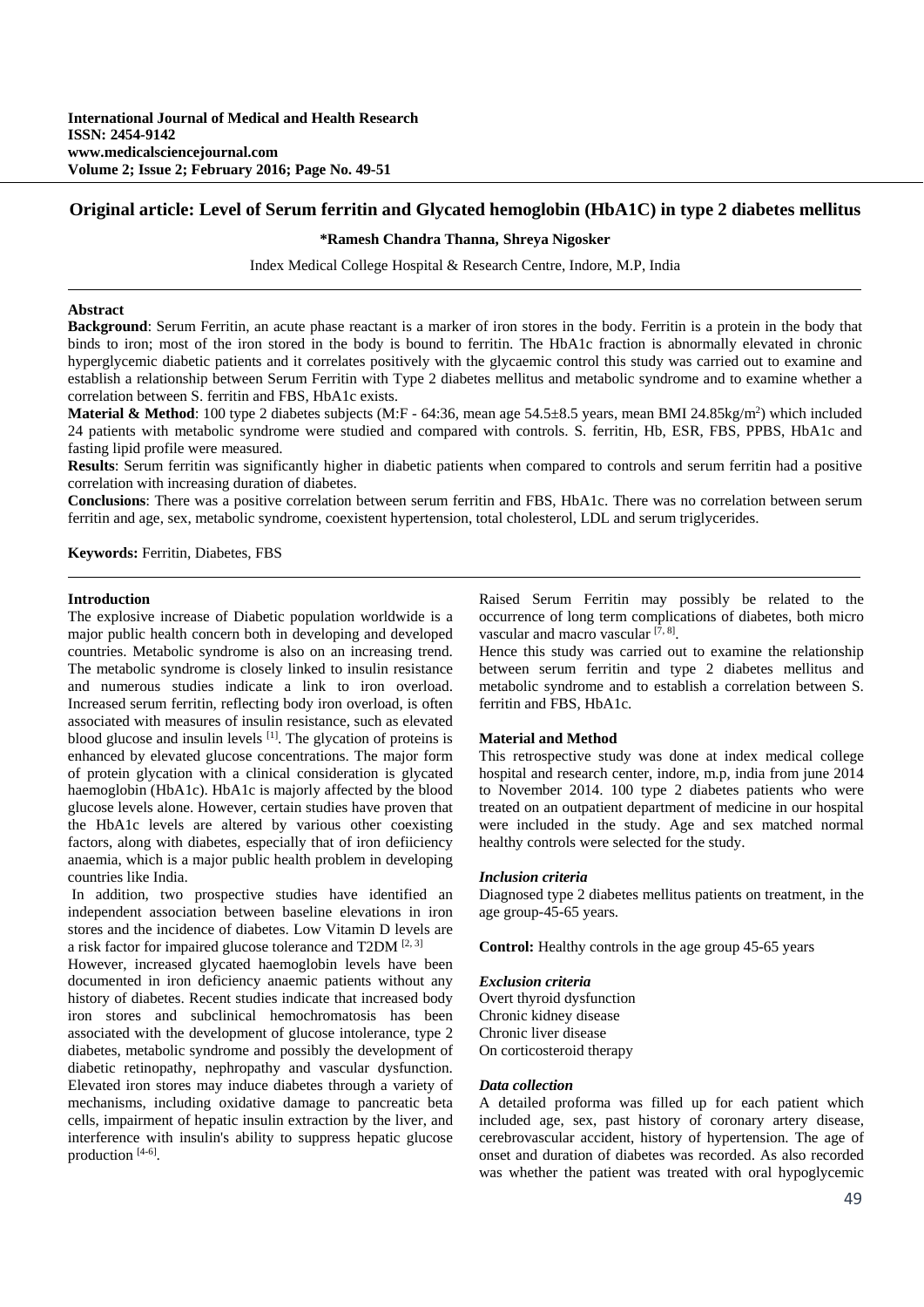agents or insulin or whether the patient was on diet control alone.

Laboratory parameters including Serum ferritin, Hemoglobin, ESR, fasting and postprandial blood sugar(FBS,PP2BS), glycosylated hemoglobin(HbA1C), renal function tests, liver function tests, serum total cholesterol, serum triglycerides, LDL cholesterol, HDL cholesterol were estimated.

Blood was collected from patients after an overnight (10 hr) fasting and 2 hr postprandial (after a breakfast meal).

Data obtained was analyzed statistically by calculation online student t-test calculator. P-value  $\langle 0.05 \rangle$  was considered as a significant.

#### **Results**

Majority of the patients with diabetes were male (64% vs. 36%). The mean age group of patients with diabetes was  $54.5\pm8.5$  years and that of the controls is  $52.5\pm9.1$  years. 28 % of the patients in the cases group had a past history of coronary artery disease or cerebrovascular accident compared to 7 % of the controls. Systemic hypertension was seen to be significantly higher in the cases (33% of the cases and 12% of the controls were hypertensive,). The age of onset of diabetes in 80% of patients was between 45 and 50 years. The duration

of diabetes was between 5-10 years in 68% and more than 10 years in 32%. 72% of the patients were on oral hypoglycemic agents and 28% were on insulin. The lipid profiles showed significantly higher levels of total cholesterol  $(p<0.05)$  and serum triglyceride  $(p<0.01)$  in the cases compared to the controls. The HDL, LDL cholesterol levels were not significantly different in the two groups. [Table 1, 2]

Serum ferritin was significantly higher in the cases  $(p<0.01)$ when compared to controls. Serum ferritin was significantly related to the duration of diabetes  $(p<0.05)$ . As the duration of diabetes increased, serum ferritin also increased. There was a positive correlation between serum ferritin and FBS, HbA1c. Serum ferritin is significantly related to FBS  $(p<0.01)$  in cases. Serum ferritin is also significantly related to HbA1c  $(p<0.05)$ . [Table 2].

**Table 1:** Age wise comparisons of participant

| Group                     | Age<br>Group(yr) | Number of<br>participant(n) | <b>Mean</b><br>Age(yr) |
|---------------------------|------------------|-----------------------------|------------------------|
| <b>Test</b><br>(Diabetic) | $45 - 65$        | 100                         | $54.5 \pm 8.5$         |
| Control                   | 45-65            | 00                          | $52.5+9.$              |

**Table 2:** Comparision of various biochemical parameter between diabetic and control group

| <b>Parameter</b>             | Number of participant $(n)$ | <b>Test Group</b> (Mean SD) | <b>Control</b> (Mean SD) | <b>P-value</b> |
|------------------------------|-----------------------------|-----------------------------|--------------------------|----------------|
| Fasting Blood sugar(mg/dl)   | 100                         | $156 \pm 8.3$               | $102+9.5$                | <0.01(S)       |
| $T.$ cholesterol $(mg/dl)$   | 100                         | $240 \pm 13.5$              | $170.9 \pm 8.3$          | <0.01(S)       |
| S.HDL(mg/dl)                 | 100                         | $45 + 6.2$                  | $47+11.2$                | $>0.01$ (NS)   |
| $S$ . Triglyceride $(mg/dl)$ | 100                         | $170+11.9$                  | $94 + 6.9$               | <0.01(S)       |
| S.LDL(mg/dl)                 | 100                         | $141 + 14.9$                | $139 \pm 16.2$           | $>0.01$ (NS)   |
| S.Ferritin(ng/ml)            | 100                         | $142 + 16.2$                | $98.3 \pm 10.5$          | <0.01(S)       |
| $HbA1c(\%)$                  | 100                         | $8.4 + 1.2$                 | $5.3 \pm 0.9$            | <0.01(S)       |



**Graph 1:** Graphical presentation of S. ferritin (ng/ml) concentration between test and control group

# **Discussion**

The study population consisted of predominant male diabetics with mean age of 54.3 years. Most of the patients were on oral hypoglycemic agents. Only about 10 % of patients were untreated.

Serum ferritin, a reflector of body iron stores was significantly higher in diabetic patients when compared to controls and this significantly increased as duration of diabetes increased. This possibly reflects the subclinical hemochromatosis developing in a long standing diabetic patient [9]. Fernandez *et al* [10]. In their studies concluded that increased body iron stores are

possibly associated with occurrence of glucose intolerance, type-2 diabetes and gestational diabetes.

Serum Ferritin had a positive correlation with FBS and HbA1c. This reflected the relation between serum ferritin and glycaemic control, both short term and long term. Cantur KZ *et al* <sup>[11]</sup> confirmed in their studies that poorly controlled diabetes patients had hyperferritinemia. This showed that serum ferritin was increased in diabetes as long as glycemic control was not achieved. They also found a correlation between ferritin level and diabetic retinopathy. In diabetic subjects, a positive correlation between increased serum ferritin and poor glycemic control, reflected by higher HbAIc, has been suggested by Eschwege *et al* [12].

Our study showed no correlation between serum ferritin and BMI and with metabolic syndrome in diabetic patients. There was also no correlation between S. ferritin and age, sex, coexistent hypertension, total cholesterol, LDL and serum triglycerides. Metabolic syndrome or syndrome X are terms used to describe constellation of metabolic derangements that include insulin resistance, hypertension, dyslipidemia with low HDL and elevated triglycerides, obesity, type 2 diabetes mellitus and accelerated cardiovascular disease. Iron stores expressed as serum ferritin concentration, have been proposed as component of insulin resistance syndrome.

## **Conclusion**

There was a positive correlation between serum ferritin and FBS, HbA1c. There was no correlation between serum ferritin